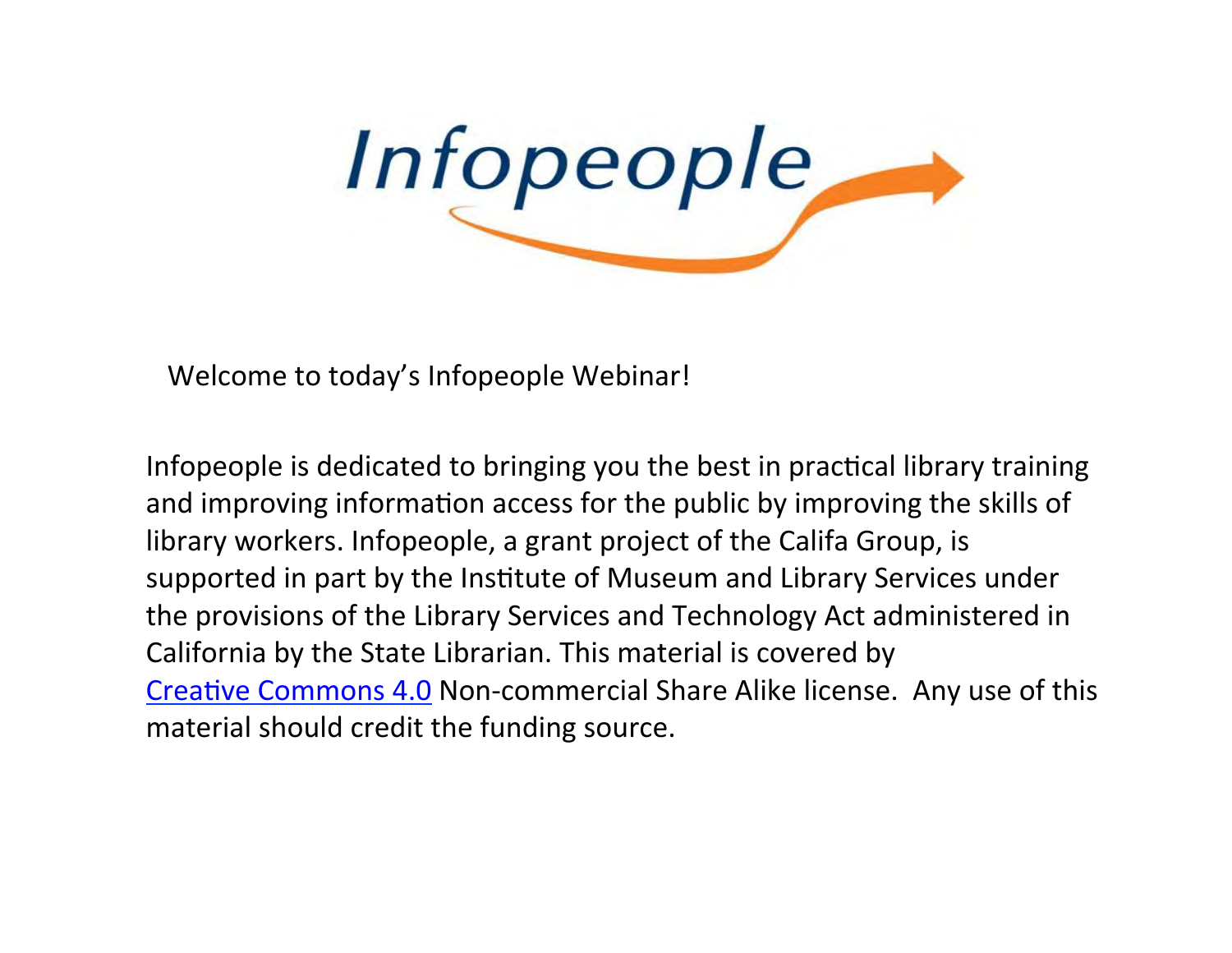# Active Shooter Procedures for Libraries

An Infopeople Webinar November 15, 2016

Presented by Mary Soucie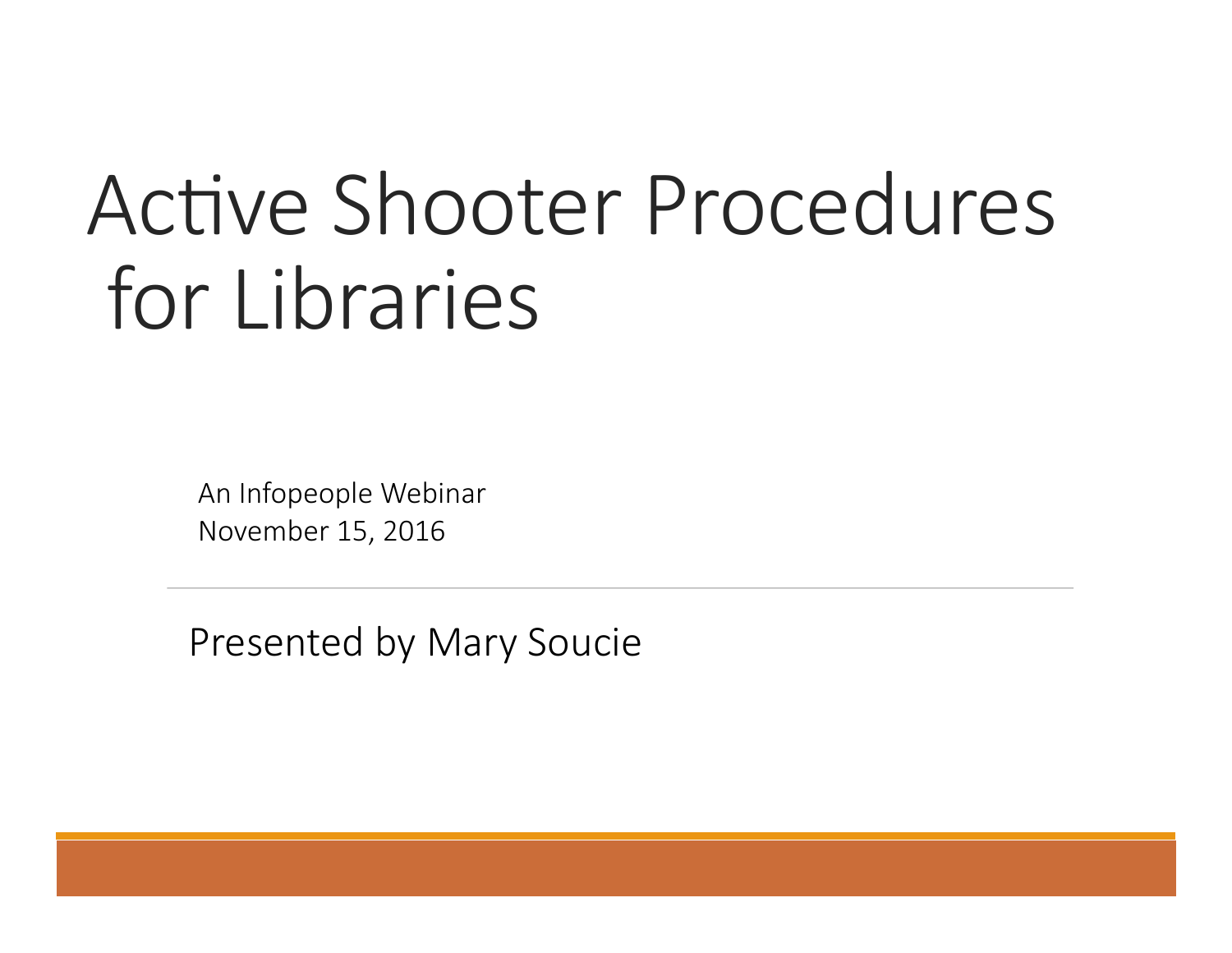## What is an active shooter situation?

- Actively engaged in killing
- Confined and populated area
- Sometimes motivated by revenge
- Unpredictable/evolve quickly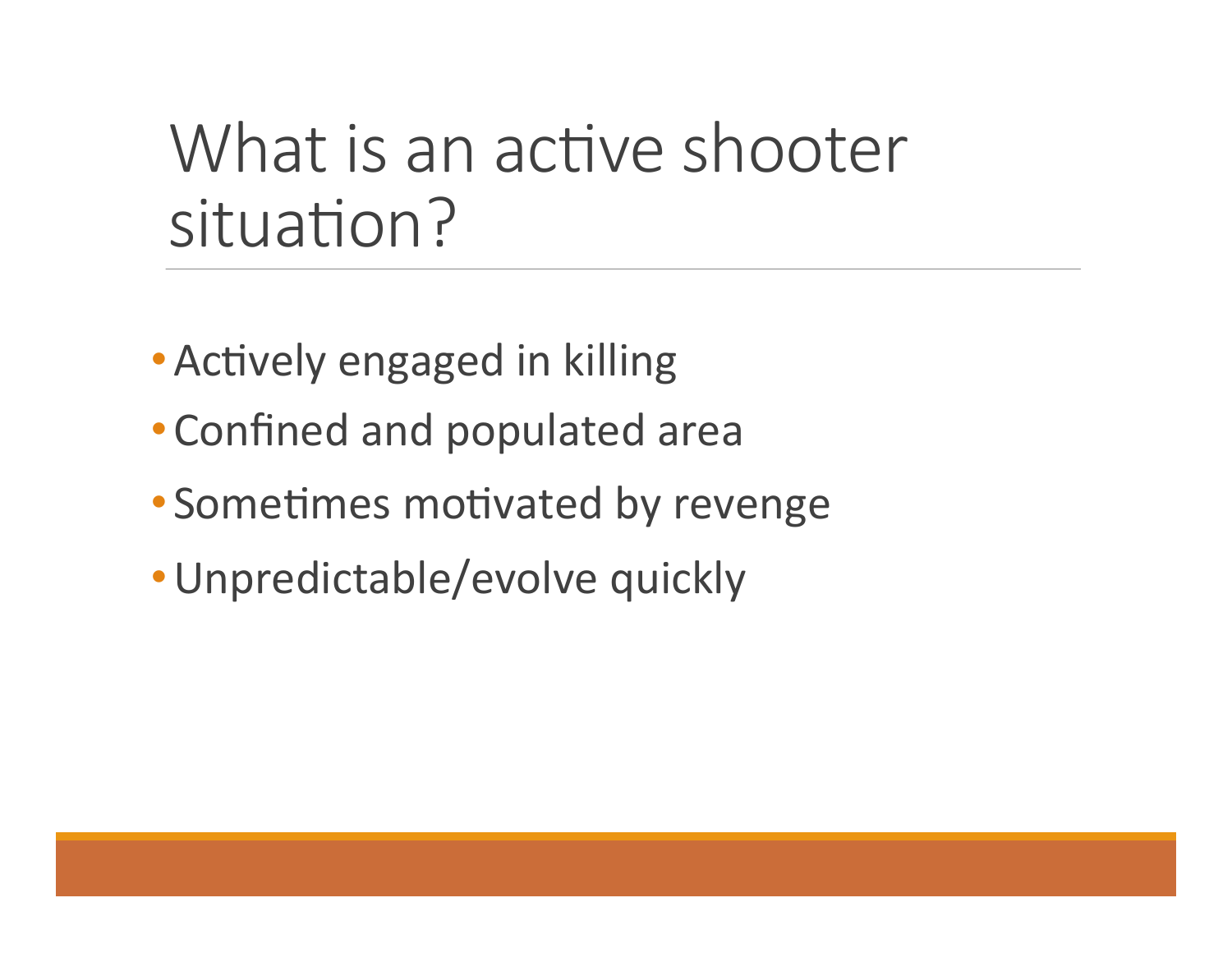## Responses to an Active Shooter

- •Run
- •Hide
- Fight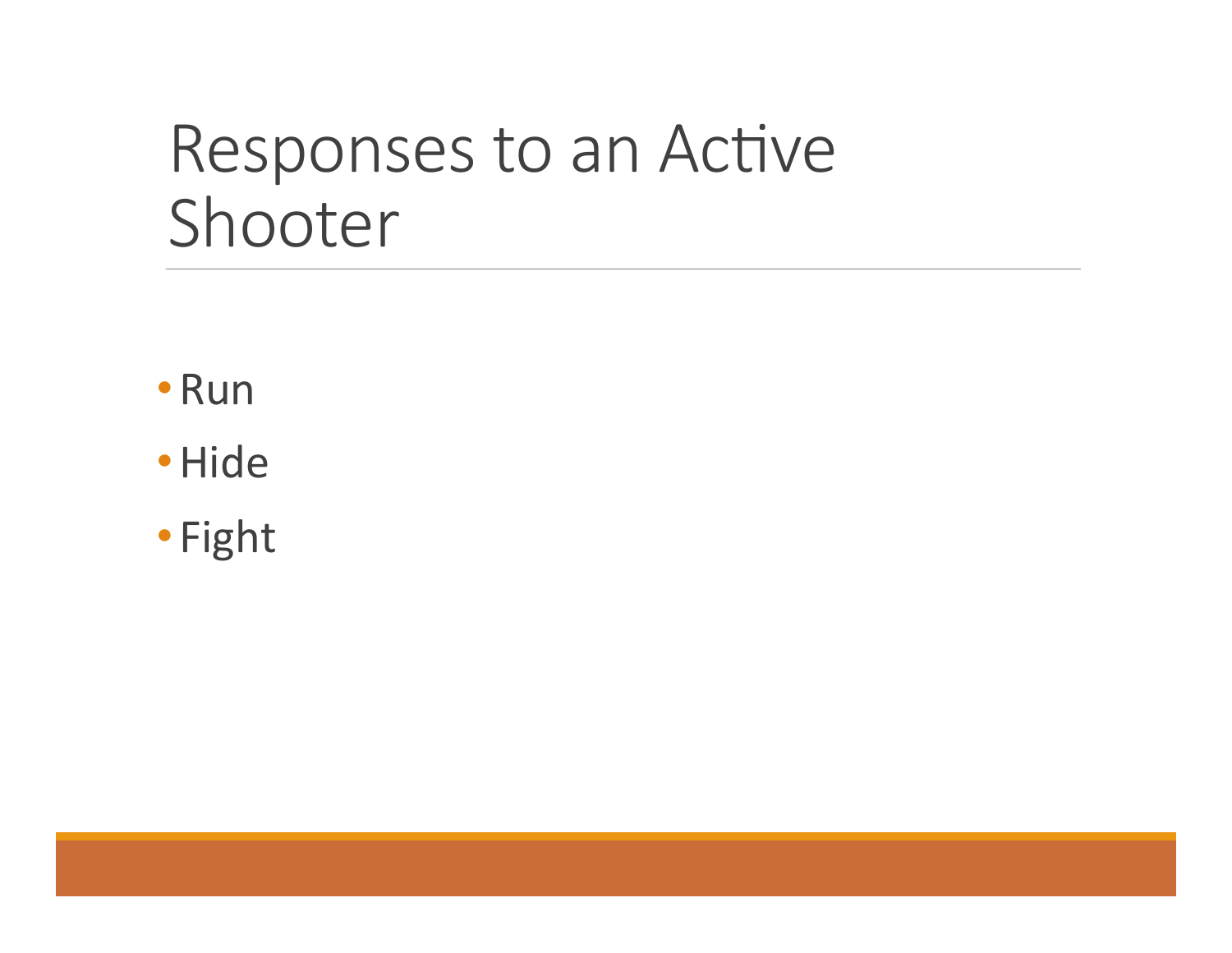## Run…

- Know your exit route
- Leave everything behind
- Keep your hands visible
- Bring people with you. If they won't go, then leave them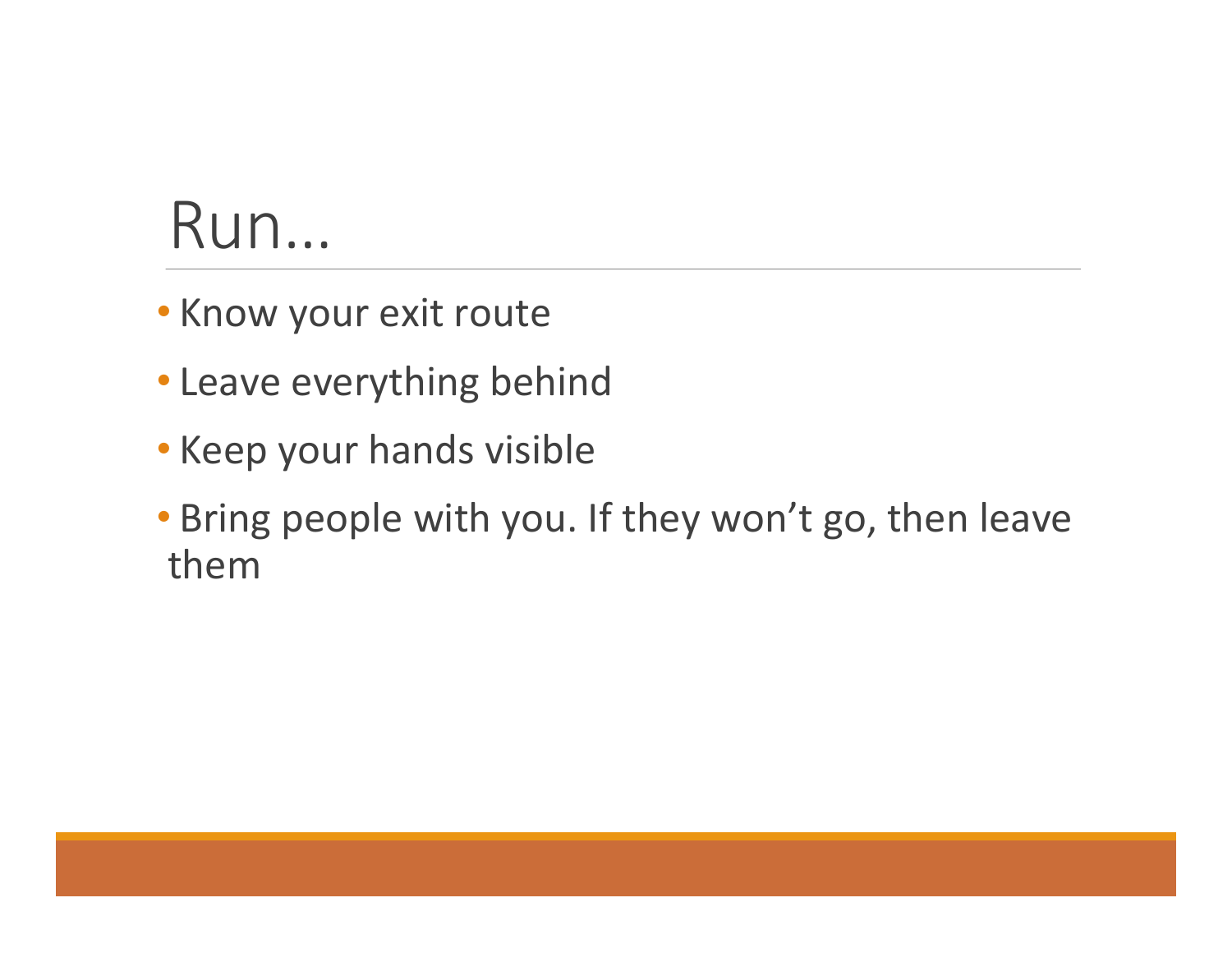## Hide…

- Hide in an area out of the shooter's view. If you're in a hallway or open area, move immediately to a more secure location
- Barricade the door/entry
- Hide behind something such as a desk
- Silence your cellphone
- Be as silent as possible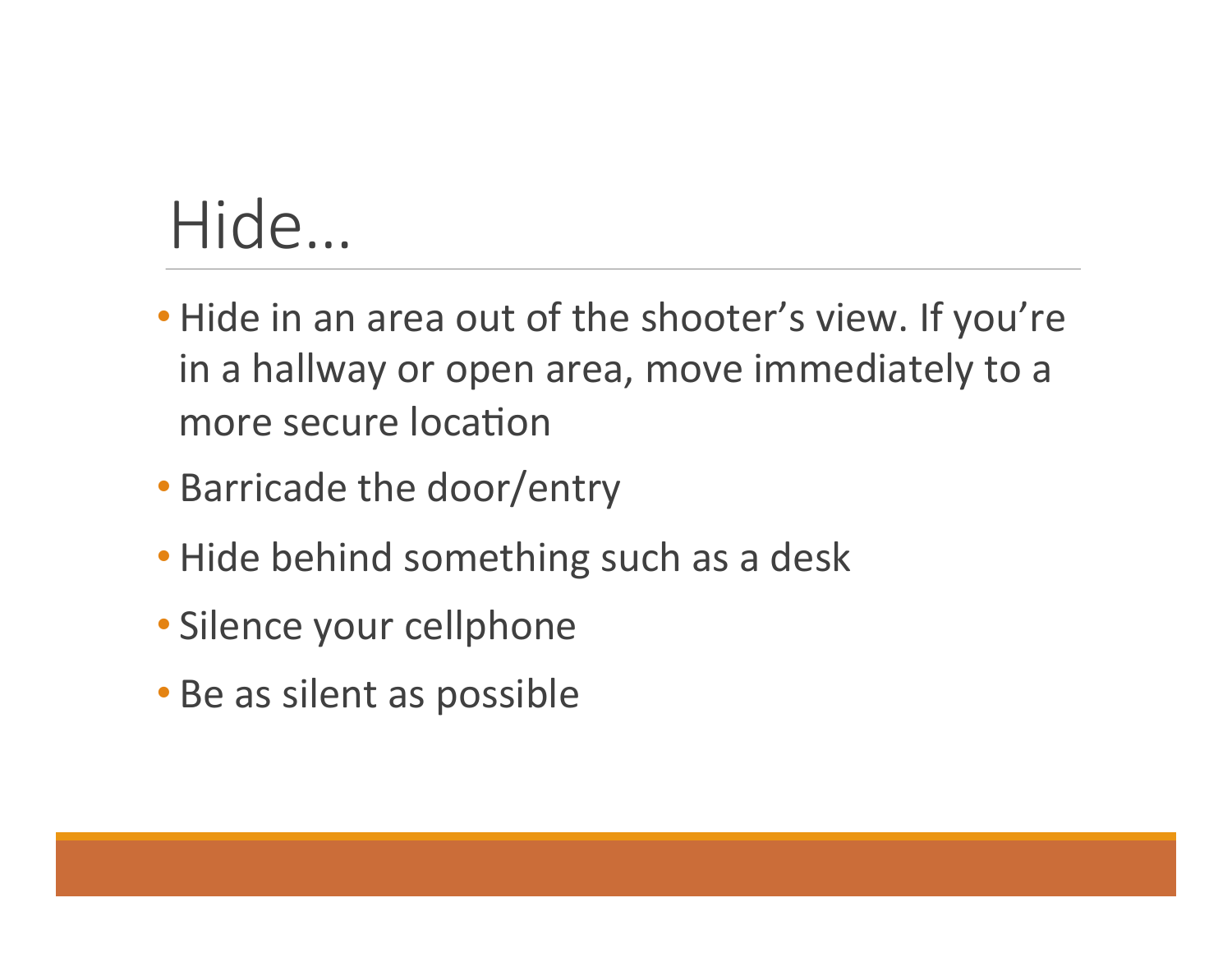## Fight…

- Last resort and only if you are in immediate danger
- Attempt to incapacitate the shooter
- Be aggressive
- Once you've made this decision, there's no turning back.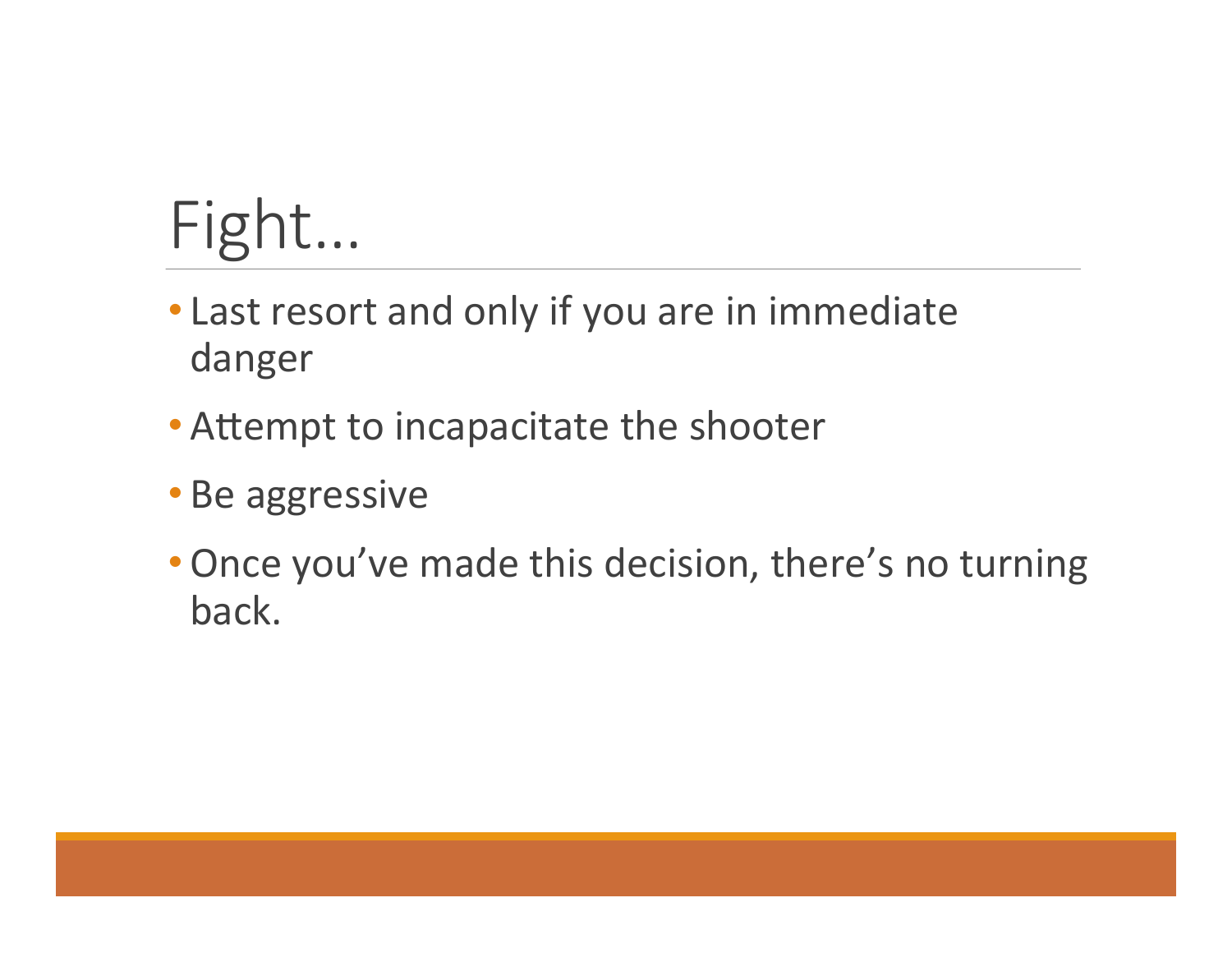## When it is safe to do so…

• Call 911

• Activate duress buttons/alert systems

•Give details!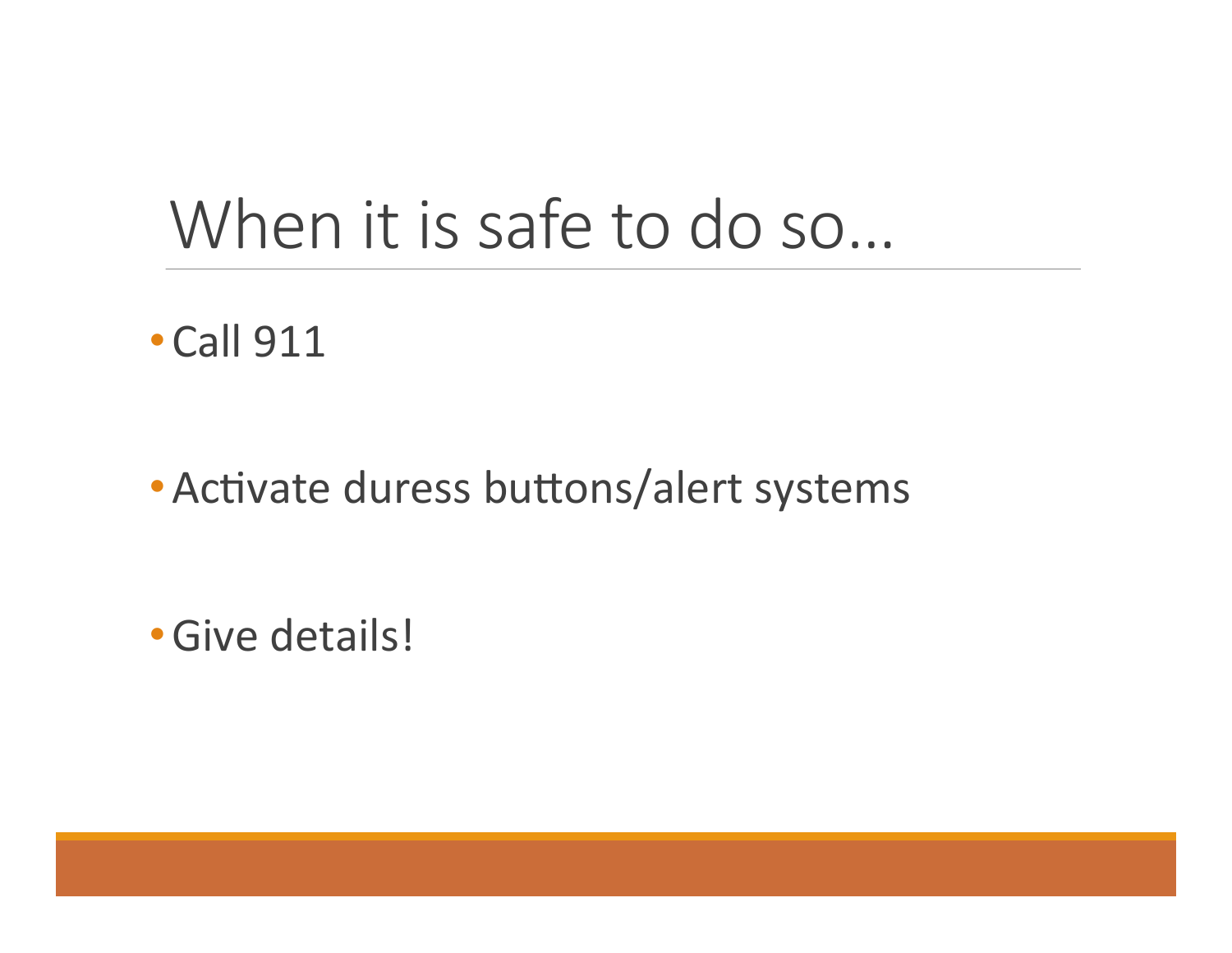## Responding to Police

• Follow directions

- Keep hands in the air
- No sudden movements
- Keep calm
- Don't ask questions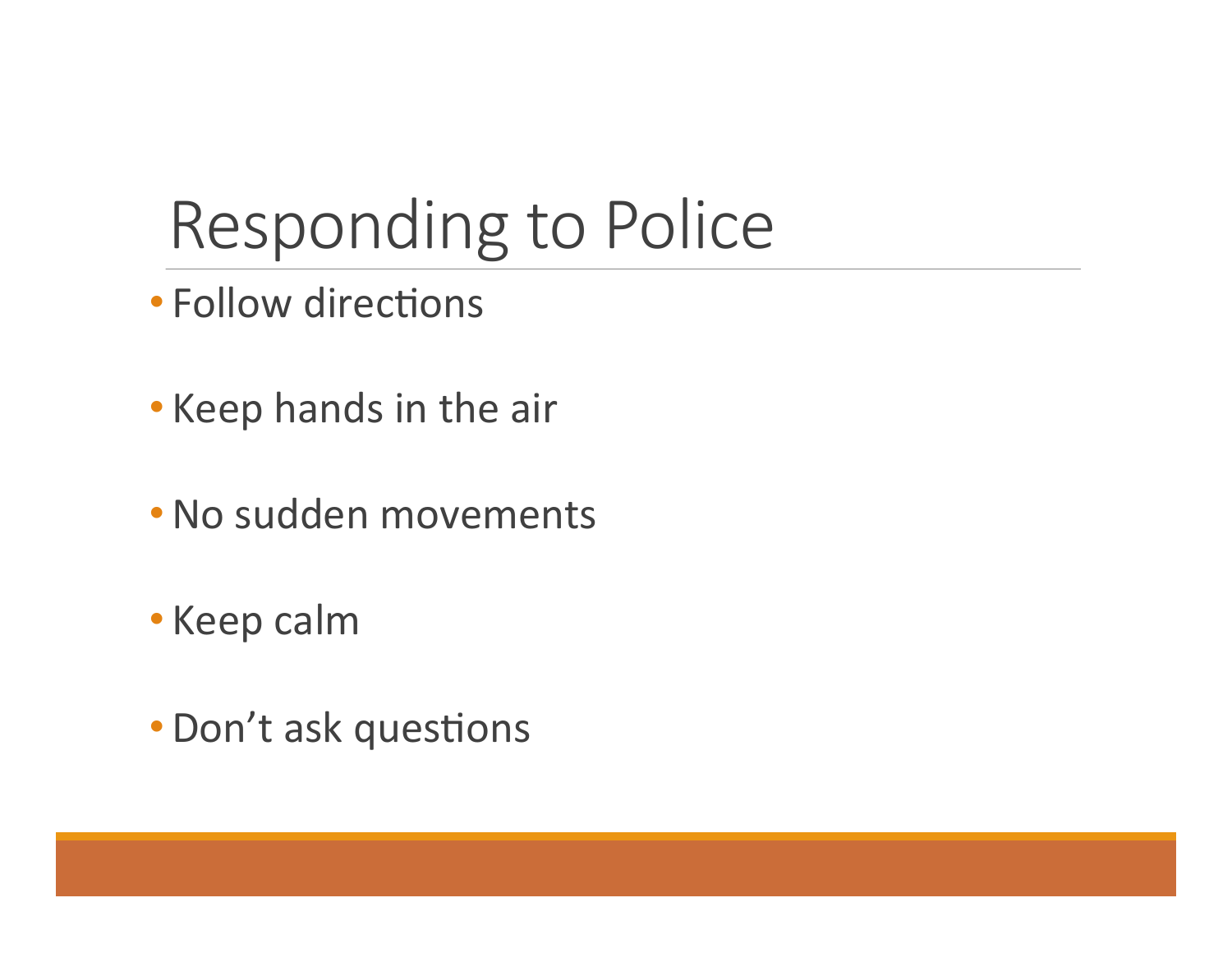## Active Shooter Policies

- Part of the Emergency & Disaster Plan
- Training on a regular schedule
- Reviewed by staff
- May need to focus on securing certain areas that are open/hard to secure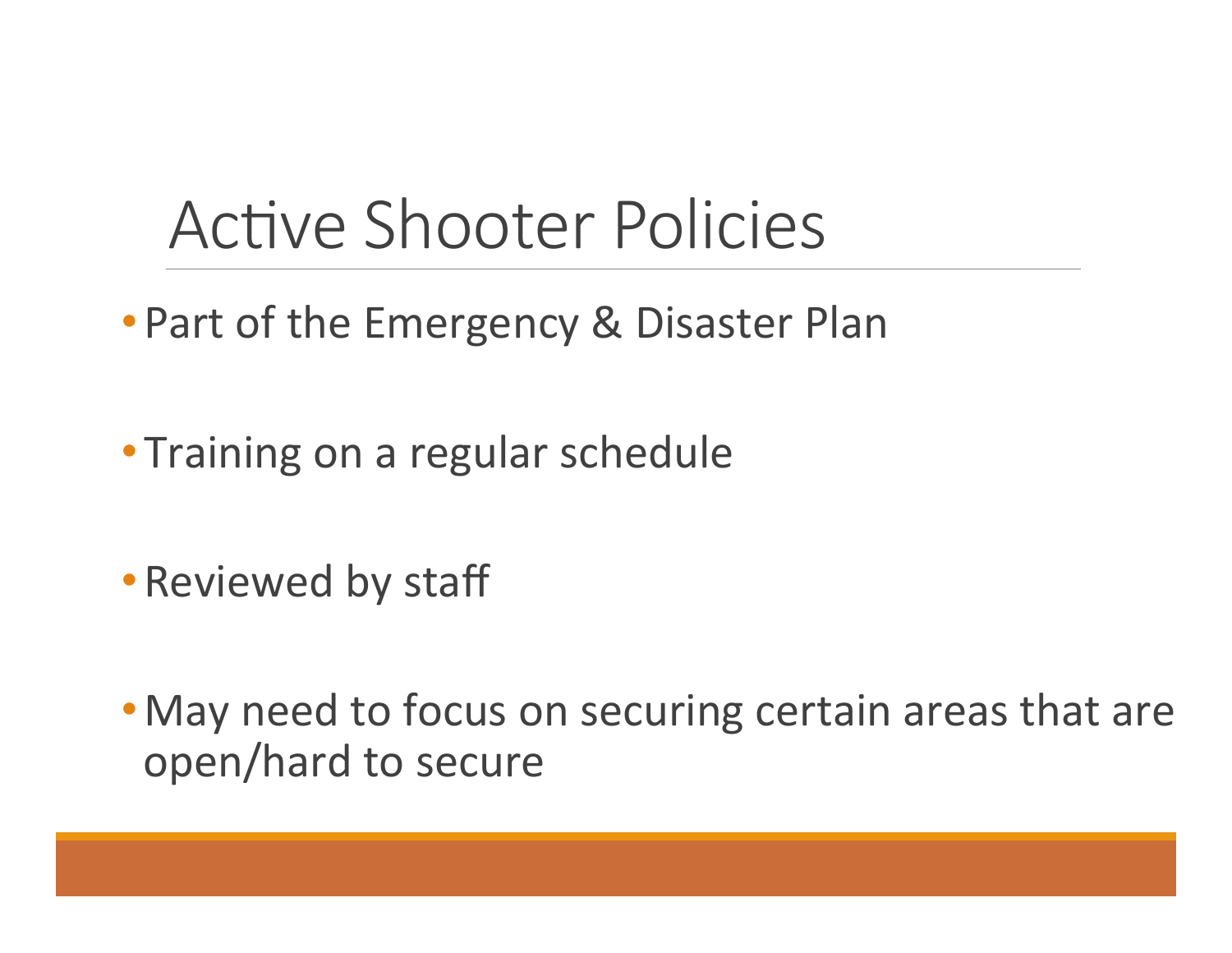## Active Shooter Policies

Should include:

- Communication plan
- Evacuation plan
- **∘Gathering place**
- Lockdown plan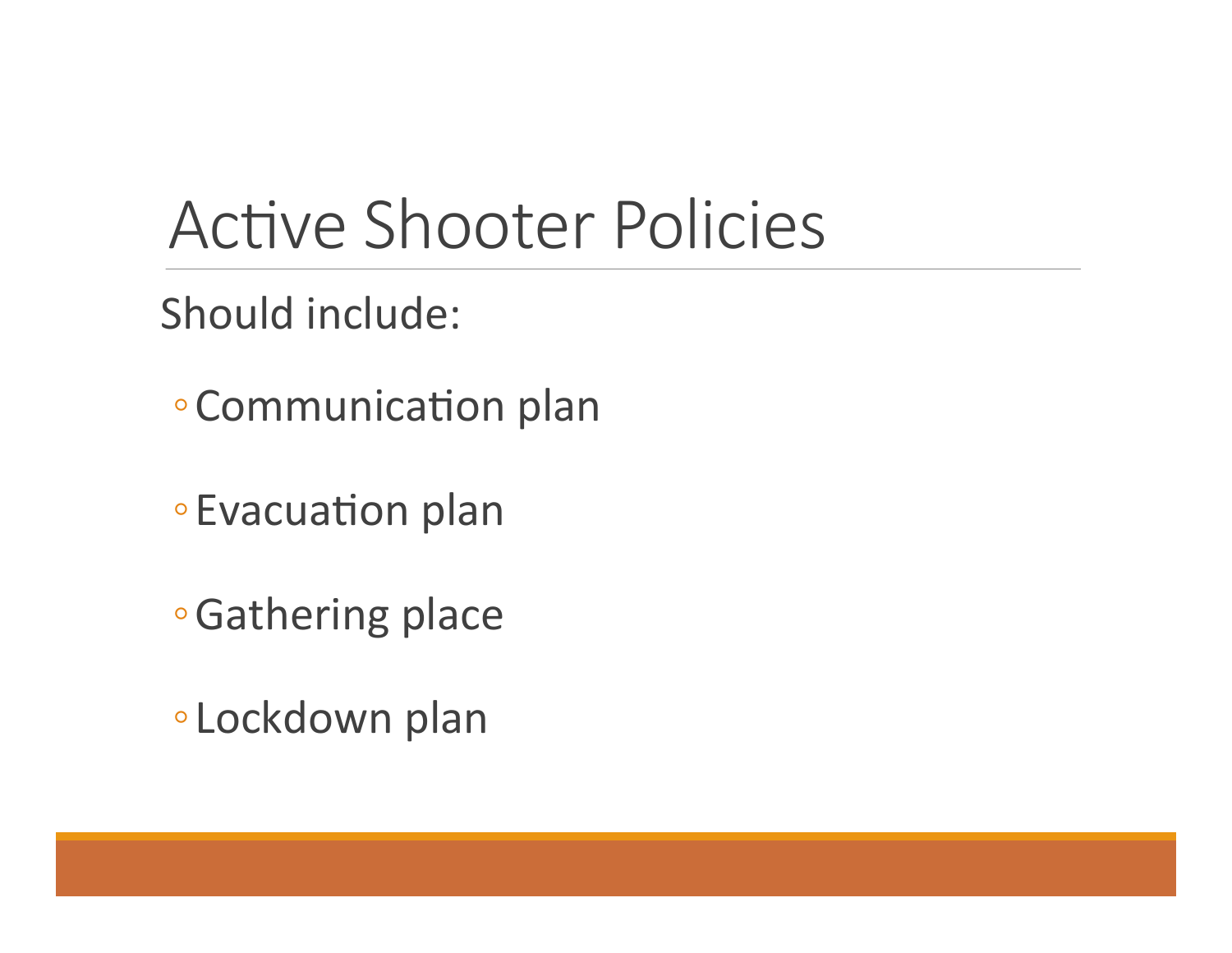## Best Practices for Libraries

• Conduct trainings

- Environmental scan
- Staff roles and responsibilities
- Recognize and respond to signs of potential threats
- Conduct risk and safety assessments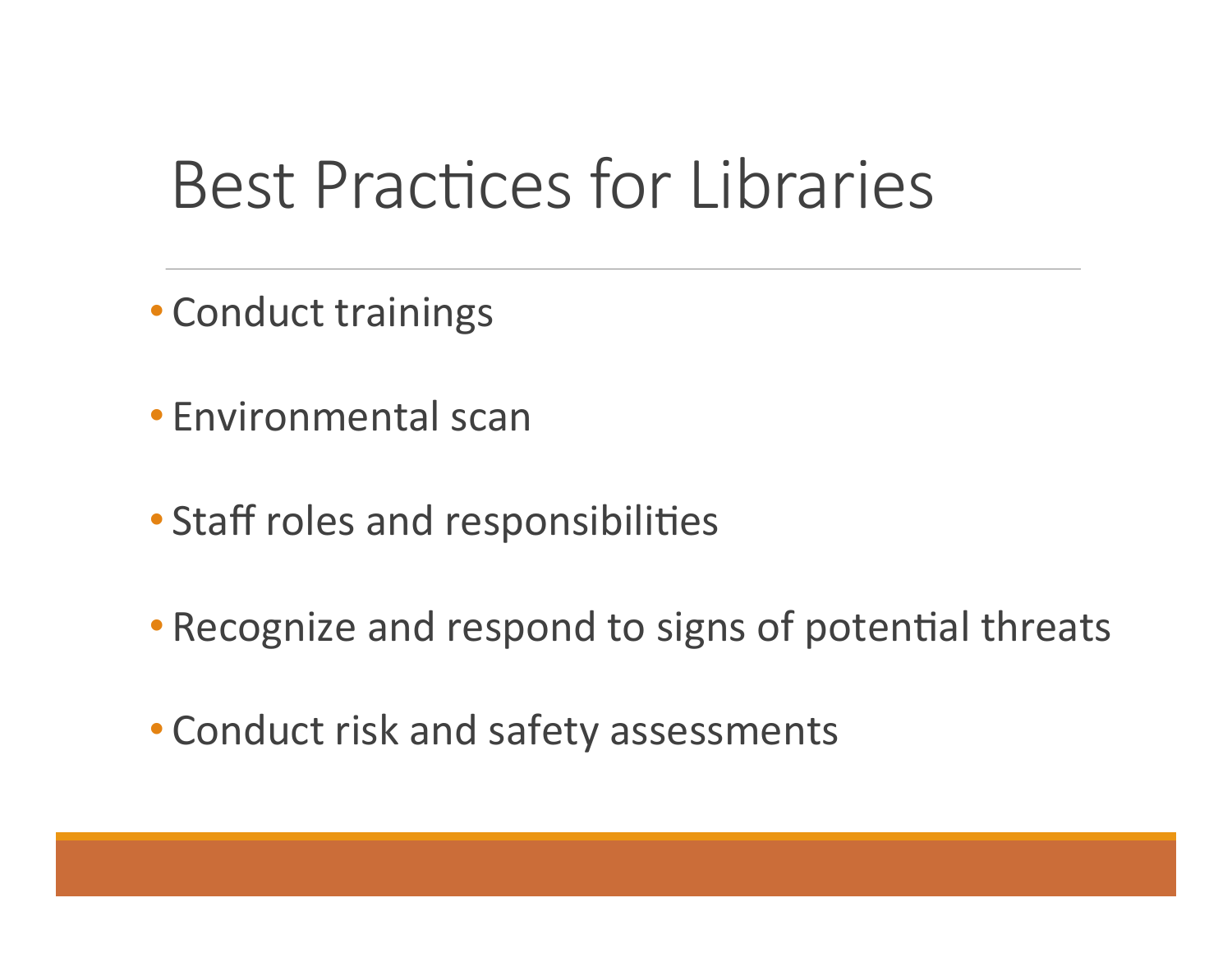#### Resources

- LA County Sheriff, *Surviving an Active Shooter* https://www.youtube.com/watch?v=DFQ-oxhdFjE
- North Dakota State Library, *Active Shooter Procedure-* available upon request
- U.S. Dept. of Homeland Security, *Pocket Card* http://www.dhs.gov/sites/default/files/publications/ active shooter pocket card 508.pdf
- U.S. Dept. of Homeland Security, *Active Shooter: How to Respond.* https://www.dhs.gov/sites/default/files/publications/activeshooter-how-to-respond-508.pdf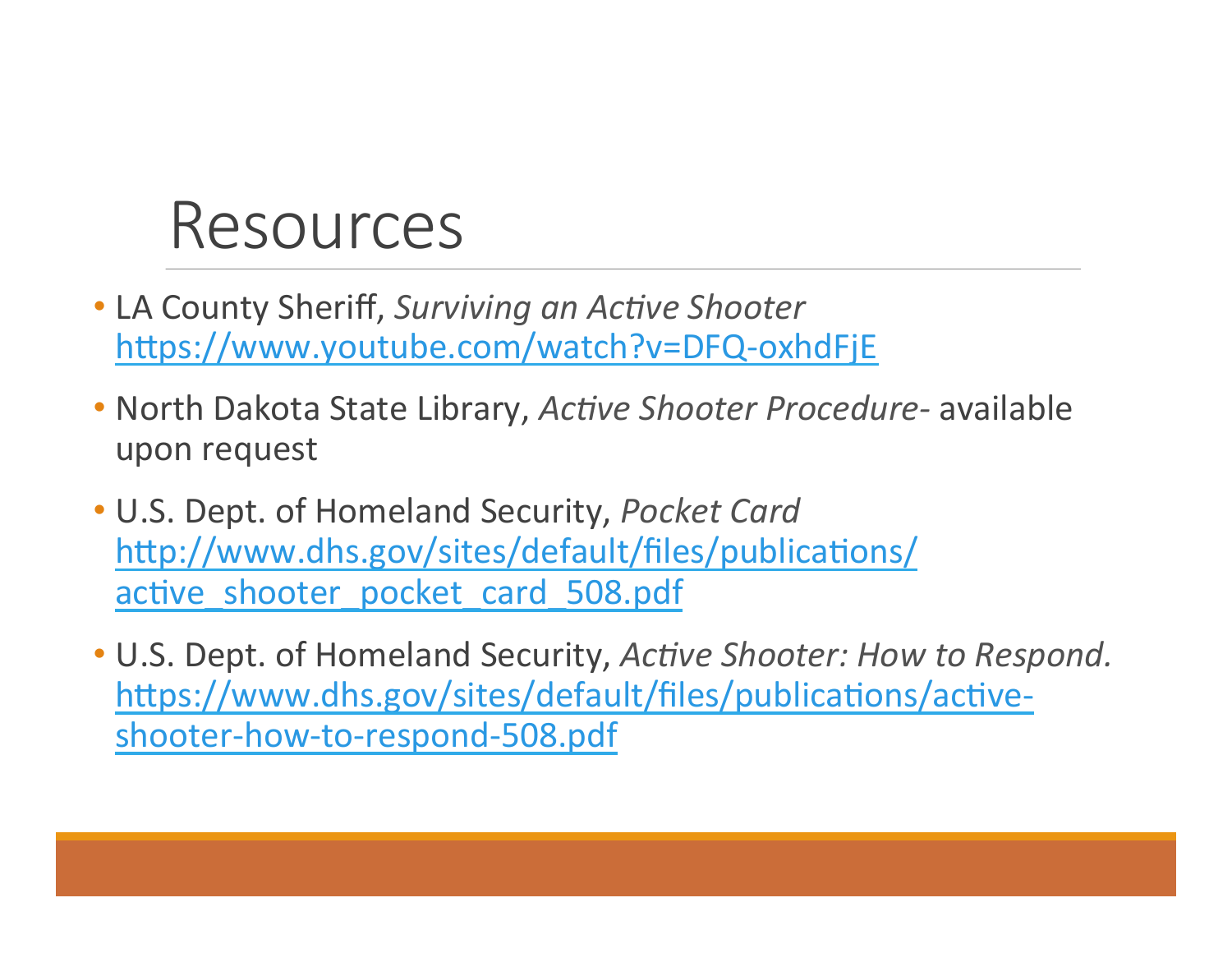## Active Shooter Video

Created by the Los Angeles County Sheriff's Department 

Contains graphic content of a violent nature (gunfire, intense situations, and "blood")

Viewer discretion is advised!!

https://www.youtube.com/watch?v=DFQ-oxhdFjE